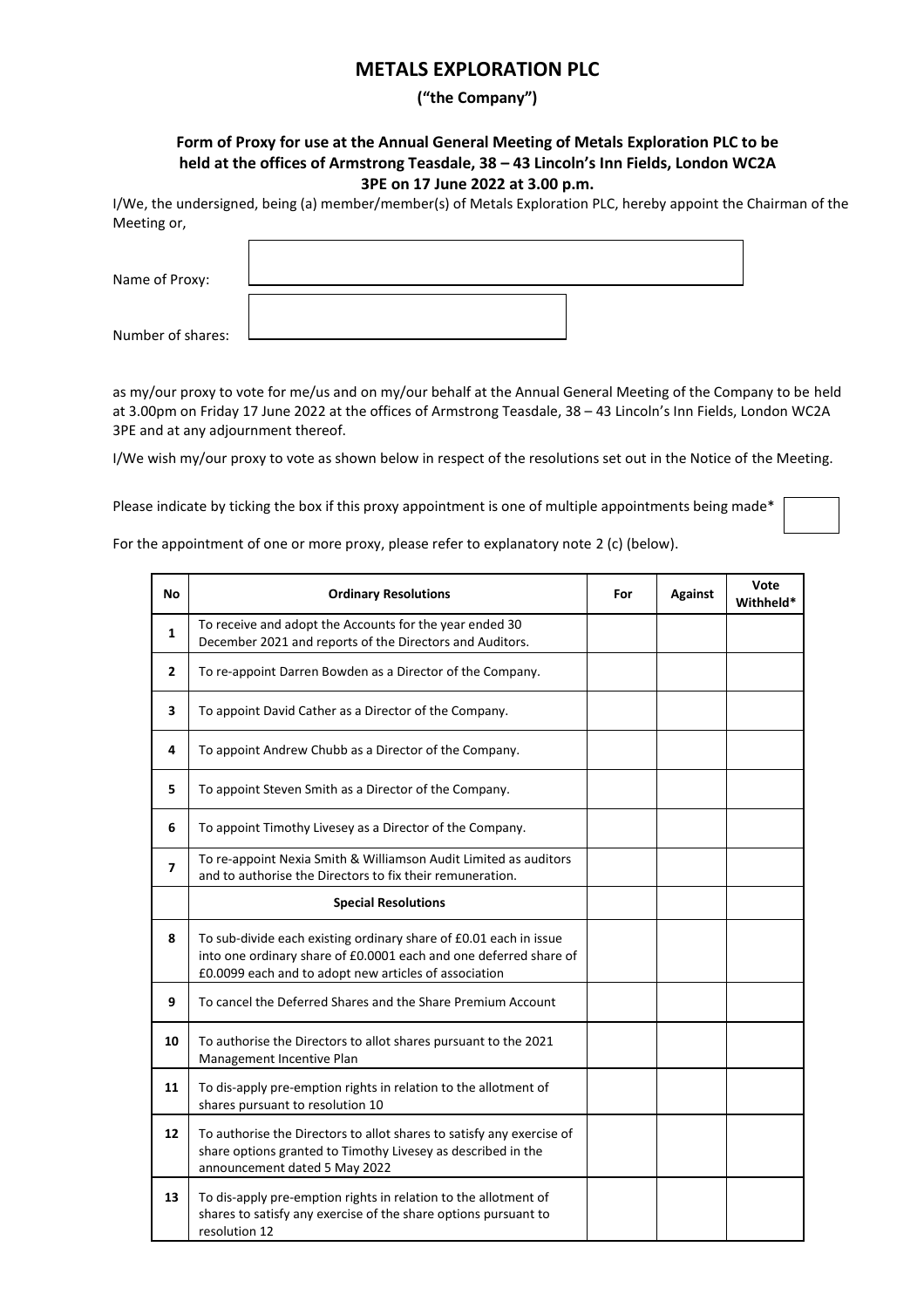If you want your proxy to vote in a certain way on the resolutions specified, please place an "**X**" in the appropriate box. If you fail to select any of the given options your proxy can vote as he/she chooses or can decide not to vote at all. The proxy can also do this on any other resolution that is put to the meeting.

\* The "Vote Withheld" option is to enable you to abstain on any particular resolution. However, it should be noted that a "vote withheld" is not a vote in law and will not be counted in the calculation of the proportion of the votes "For" and "Against" a resolution.

Address .....................................................................................................................................................................................................................................